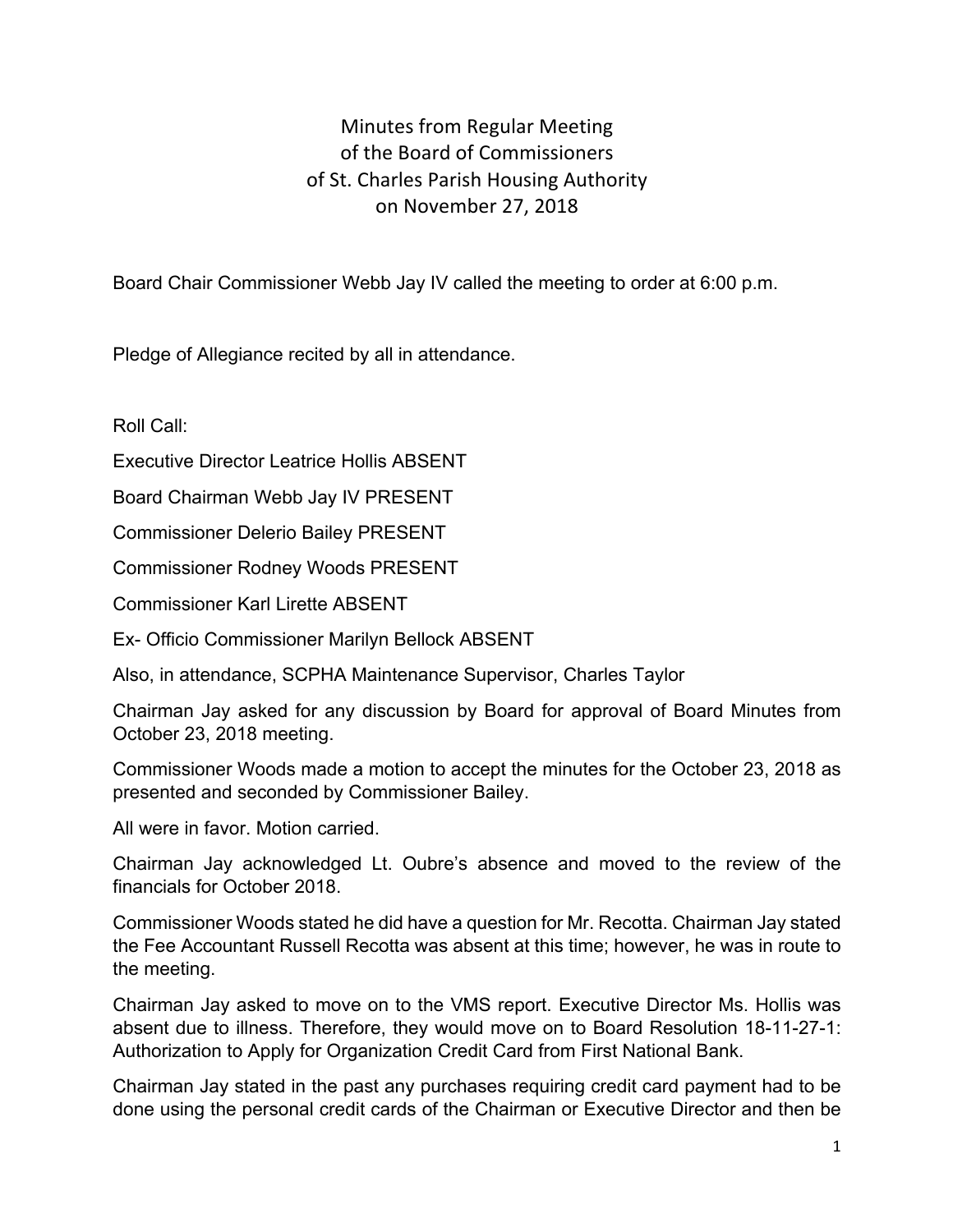reimbursed by the agency. This practice causes a logistical nightmare but additional paperwork and processing. By having an organization credit card, these issues would be alleviated.

Commissioner Woods stated he was in agreement with having the agency apply for the credit card which made good sense.

Commissioner Bailey stated this would also allow for additional tracking of expenses.

Commissioner Woods inquired about payment being made in full monthly. Chairman Jay agreed the balance would be paid in full monthly.

Commissioner Woods made a motion to approve Board Resolution 18-11-27-1: Authorization to Apply for Organization Credit Card from First National Bank and Commissioner Bailey seconded the motion.

All were in favor. Motion carried.

Commissioner Woods made a motion to enter into Executive Session and Commissioner Bailey seconded the motion.

All were in favor. Motion carried.

Board of Commissioners entered into Executive Session at 6:05pm.

At 6:20pm, Commissioner Bailey made a motion to return to the regular meeting and motion was seconded by Commissioner Woods.

All were in favor. Motion carried.

Chairman Jay moved to the review of the financials with Mr. Recotta now present.

Mr. Recotta apologized for being late and thanked the Board for their patience. He then moved on with the report of the agency's financial statements beginning with the Section 8 program.

Mr. Recotta gave summaries of all bank account balances along with details about any interfund transactions.

Commissioner Woods asked about a breakdown of a particular amount. Mr. Recotta stated it could be found on the General Ledger report on page 5.

Mr. Recotta continued detailing those amounts reflected salaries and some employee benefits.

Commissioner Woods stated the information detailed made more sense.

Mr. Recotta stated it makes it easier during processing.

Commissioner Bailey asked about the person(s) being paid out of both programs.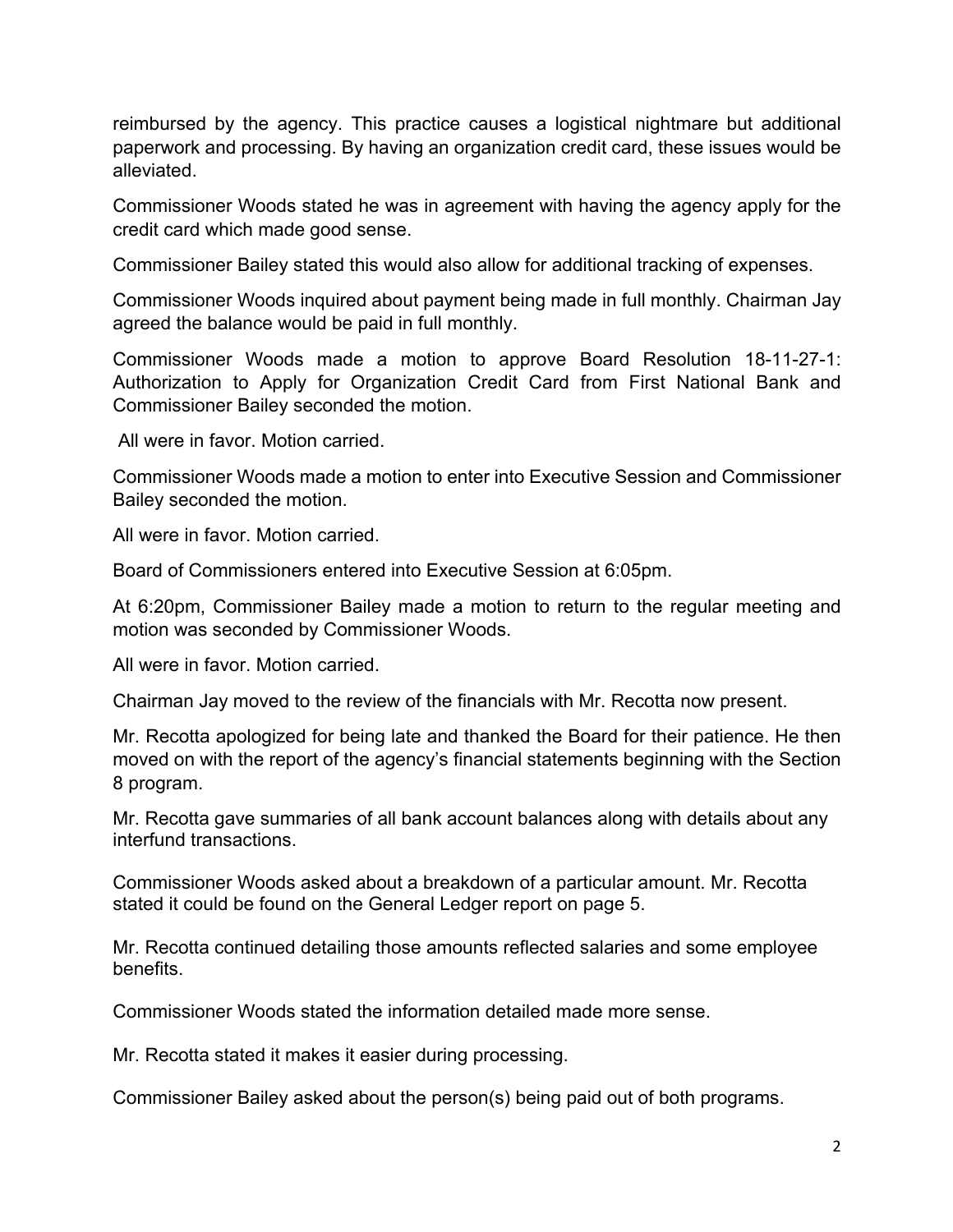Mr. Recotta gave an example of one employee being paid out of both as stated in the reports.

Discussion regarding this practice continued. Mr. Recotta stated the allocation is usually made to

Commissioner Bailey stated based on the reports that an updated organizational chart be submitted due to the number of changes.

Chairman Jay stated he would advise the Executive Director.

Mr. Recotta continued with his report detailing expenditures, subsidies and HUD held reserves.

Continued Board discussion regarding the agency's financial standings.

Chairman Jay stated that he felt the agency was continuing to move in the right direction and in a better place than we were last year. He asked Mr. Recotta for his professional opinion regarding the agency's current financial position and what the future looks like.

Mr. Recotta stated he believes the agency is moving in the right direction and new staff, he feels more comfortable now then in the past with working with the agency. There is more to do and further to go just due to the age of the housing structures. He stated the agency is now accessing Capital Funds and small amounts in reserves.

Commissioner Woods asked how did the reserves improved in the last 30 days. He asked to be refreshed on this process.

Mr. Recotta stated the agency is reducing our deficit and increasing our HAP reserve/equity. Low Rent has an increase in our operating revenue that is not being spent. The agency is replenishing our reserves by not having to access that money.

Mr. Recotta gave more details regarding expenditures and how they affect the reserves.

Commissioner Woods then asked about the amount owed to HUD. How is the agency's standing?

Mr. Recotta stated a vending machine was approved and any proceedings were remitted to HUD. To date, the proceeds total \$183.30.

Mr. Recotta stated based on the VMS report, there was an increase of 24 units from October to November 2018.

Commissioner Woods asked about demand deposits on the bank statements and asked about that. Mr. Recotta stated these amounts were from the new bank accounts at First National Bank.

Mr. Recotta then gave a summary of the Low Rent financial report.